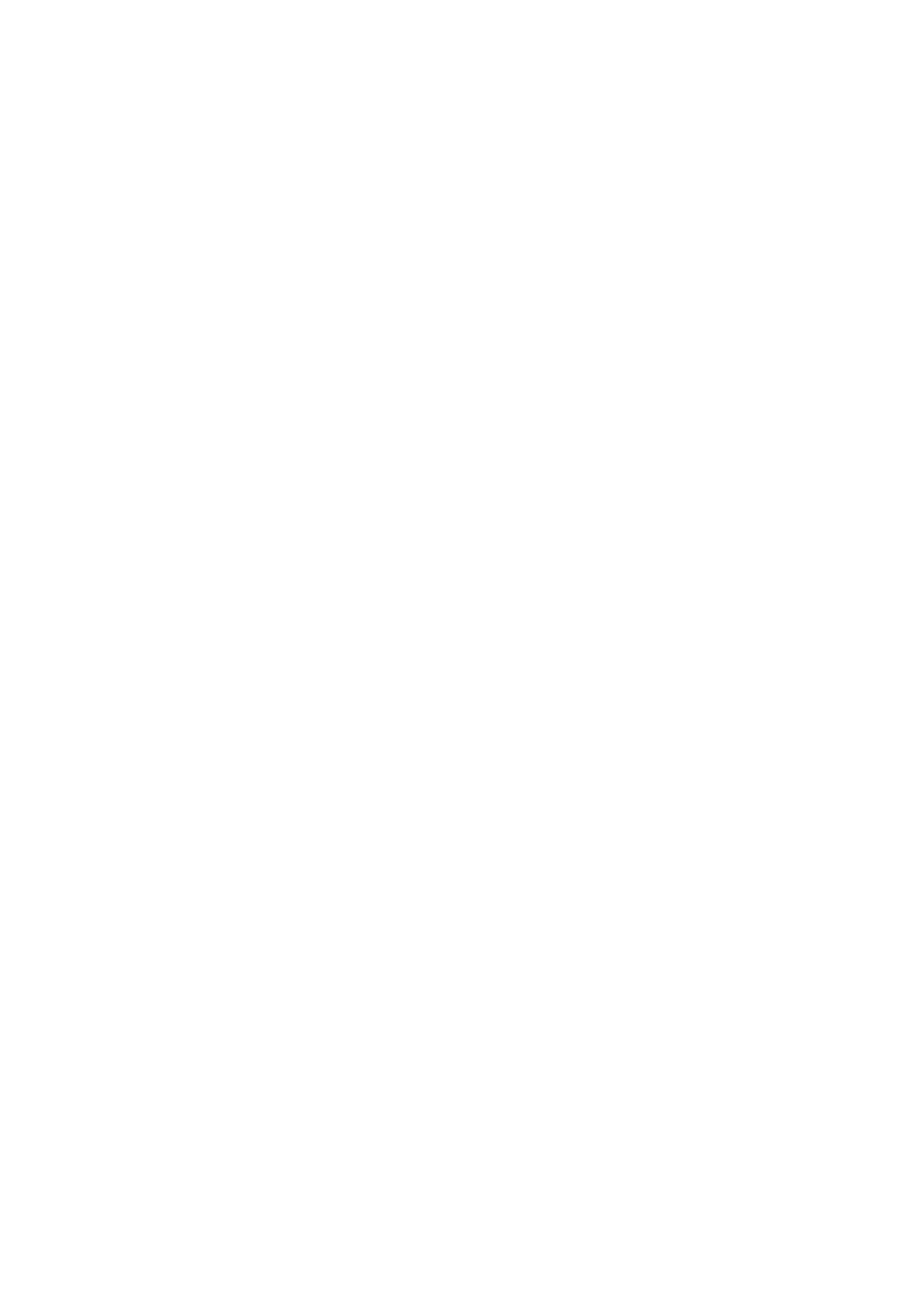I wish to start by thanking the Barcelona Círculo de Economía for their kind invitation to be here with you today, to close this cycle of lectures organised to mark the tenth anniversary of the collapse of Lehman Brothers. The economic and financial crisis was attributable to a broad and complex range of factors, but there is no doubt that this event remains engraved on the collective memory as a moment of particular significance, marking in a way the symbolic start of the crisis.

The past decade has provided us with numerous lessons for the future, in particular in the area of economic policy management. Today, in order to identify outstanding tasks, I am going to devote my speech to a review of the changes that have occurred during these years, both at international and national level, which determine our ability to prevent the emergence of new crises or to mitigate their effects should they materialise.

I shall start with the reforms at international level, in particular in the global financial architecture, and the risks arising from protectionism, the intensification of which may have significant negative effects on world growth in the medium term. I will then address the changes in euro governance, before moving on to discuss the role played in recent years by monetary policy. Finally, I will focus on the case of Spain, to briefly review the events of the last few years and then outline the main challenges facing the public finances, supplyside policies and the banking industry.

## Progress on institutional design and supra-national economic policies and their challenges

### Reform of the international financial system

At international level, the global financial crisis highlighted the need for far-reaching reform of the regulatory and supervisory frameworks. The efforts made in recent years in this area have given economic policymakers updated instruments and new tools with which to address future risks relating to the financial system, its stability and its relationship with the economy as a whole. Thus, right from the early stages of the crisis, the G20 set in motion a series of reforms covering a number of areas, including microprudential and macroprudential banking regulation, international accounting standards and the regulation and monitoring of non-banking sectors, among other measures. We are currently in the phase of assessing the suitability of all these new instruments, some of which are still to be tested in crisis situations.

In the microprudential domain, the Basel Committee on Banking Supervision undertook a far-reaching review of the regulatory framework, which would become known as "Basel III", with the aim of increasing the resilience of the banking system and reducing the impact of financial crises on the economy. Some of the key reforms introduced include an increase in the quantity and quality of minimum regulatory capital and the creation of capital buffers. New prudential requirements have also been introduced, such as the limits on large exposures, a maximum leverage ratio and two liquidity requirements, at the same time as the reform of the frameworks for evaluating market risk and securitisations has been launched.

In addition, last December, a second wave of reforms introduced within the framework of the Basel Accords was completed. The focus of these measures has been the calculation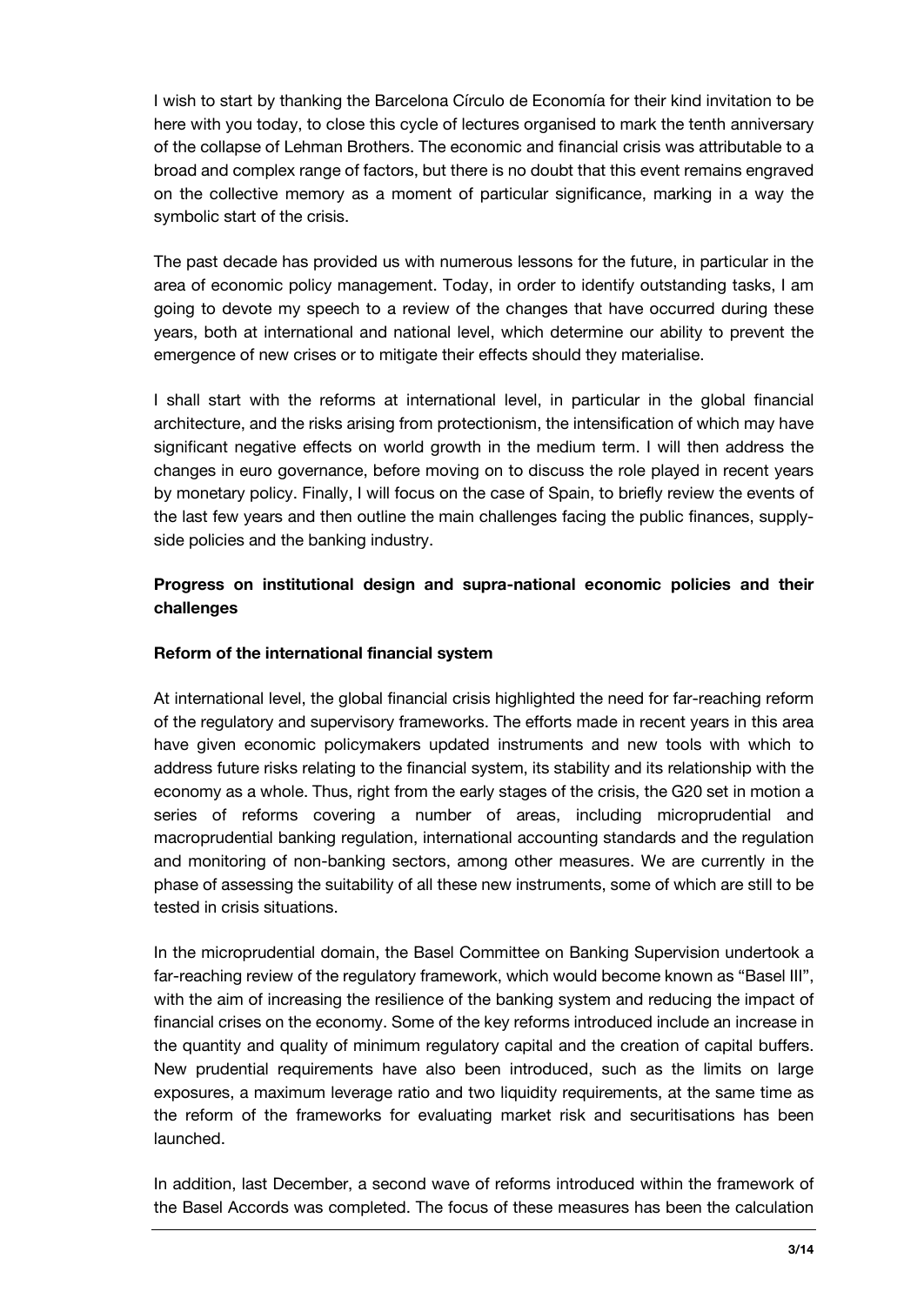of risk-weighted assets, i.e. the denominator of the capital ratio, in order to improve the comparability of capital ratios across banks and jurisdictions.

Another lesson of the crisis was that it is necessary to prevent and mitigate the effects of an excessive build-up of risk in the financial system as a whole. An exclusively microprudential based regulatory framework is clearly not sufficient to achieve this. New instruments were considered necessary to help moderate and address cyclical systemic risks (such as, for example, those associated with the credit cycle) and cross-sectional systemic risks (for example, those linked to the risk arising from, among other aspects, the size, complexity and density of the interconnections between financial institutions).

With regard to cyclical systemic risks, a countercyclical capital buffer has been introduced, with a view to preventing risks arising from excessive credit growth at the aggregate level. As for cross-sectional systemic risks, the Financial Stability Board promoted a set of measures to strengthen the capital requirements for systemic banks and to establish stricter supervisory requirements and stronger resolution frameworks for them.

The development of microprudential policy also entailed changes of an institutional nature. In Europe, the European Systemic Risk Board was created, with the task of microprudential supervision of the financial system of the European Union (EU). However, at the same time it was necessary to create a framework for action at national level to enable the different sources of systemic risk to be monitored and the adequacy of the new macroprudential policy matters and instruments available to be assessed.

Following this roadmap, the Spanish Government has recently announced its intention to create a macroprudential authority comprising representatives of the Ministry of the Economy and Enterprise, the Banco de España and the National Securities Market Commission. This new authority will be responsible for the macroprudential supervision of the Spanish financial system, with the aim of contributing to the prevention and mitigation of systemic risk.

The crisis also highlighted certain vulnerabilities in the international accounting standards, resulting in the provisions needed to cover risks being recognised late and being inadequate in amount. In response, an expected loss accounting model was introduced, which, along with the reforms in the prudential area, helped improve recognition of credit risk and increasing the resilience of banks to unexpected deterioration in their credit portfolios.

However, the reforms were not only intended to bolster resilience and alerts in the face of shocks and sources of risk, but also to promote the development of effective resolution mechanisms. This sought to address the problem known as "too big to fail", a problem that became obvious during the crisis, when the authorities of various countries were forced to use public funds to rescue banks, owing to the serious consequences that their insolvency might have had on the rest of the financial system and on the economy as a whole.

With regard to resolution, a number of principles have been developed in order to guarantee the orderly management of banks in severe difficulties. These include the development of a bail-in tool to permit an orderly resolution process that minimises the impact on financial stability, ensures the continuity of critical bank functions and minimises the need for public funds.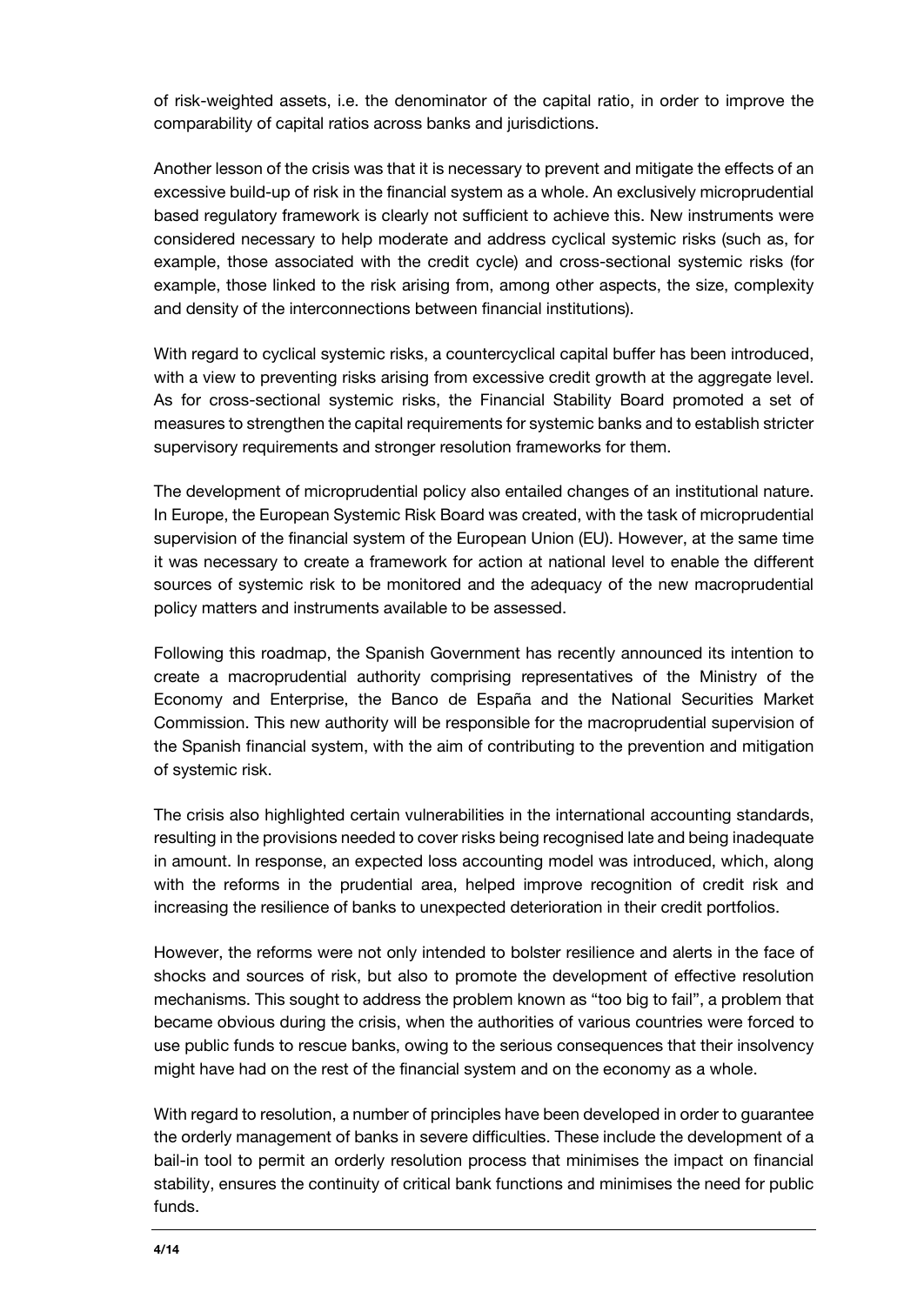Apart from the reforms I have mentioned, the G20 promoted stricter regulation and closer monitoring of the activity of non-bank financial intermediaries. The aim was to improve the monitoring of developments in this sector, and to assess which regulatory instruments should be used, taking into account the risks these intermediaries pose to financial stability. These risks may, in certain circumstances, have similar consequences to those traditionally assumed banks.

The measures I have mentioned have generally led to a healthier, more resilient and diversified financial system, without adverse effects on the provision of credit to the economy. In particular, since 2011, the large international banks have almost doubled their highest quality capital, from \$2 trillion to \$3.7 trillion in 2017. Moreover, since the start of the crisis, they have halved their leverage and improved their liquidity profiles, mainly thanks to an increase in high-quality liquid assets.

Progress has also been made in other areas, such as simplifying and boosting transparency in the OTC derivative markets, including through the use of central clearinghouses, and measures have been taken to reduce some of the risks arising from non-bank financial intermediation.

Nonetheless, we cannot ignore the persistence of certain risks and vulnerabilities. First, although large banks are now less leveraged, overall debt levels remain very high. Global public-sector and non-financial private-sector debt has increased by some 40 percentage points (pp) since the financial crisis to reach 250% of global gross domestic product (GDP); public-sector debt has increased significantly in the advanced economies and privatesector debt in the emerging economies, especially in China.

Second, there has been an increase in the weight of non-bank financing. The weight of other financial intermediaries (OFIs)<sup>1</sup> in the global financial system has been growing in recent years, and reached 30% in December 2016, according to the latest data available. This trend is confirmed by the growth in non-bank financial intermediation, which generates similar risks to banking; its weight in the global financial industry increased from 11.6% in 2010 to 13.4% in 2016. These trends may have potentially important implications for the functioning and resilience of financial markets, in particular at times of stress.

Third, a number of challenges remain relating to implementation of some of the approved reforms, in particular the latest package of Basel III reforms agreed in December 2017.

Finally, now is the time to assess whether the approved reforms are effective and to identify any unintended consequences. In this respect, the FSB is due to launch an assessment of the policies agreed to address the too-big-to-fail problem next year.

#### Reviewing globalisation and world trade rules

j

<sup>1</sup> The FSB defines OFIs by exclusion. This is not a statistical definition, therefore, since it covers various categories of the national financial accounts: all non-bank intermediaries other than the central bank, public institutions, insurance entities, pension funds and financial auxiliaries.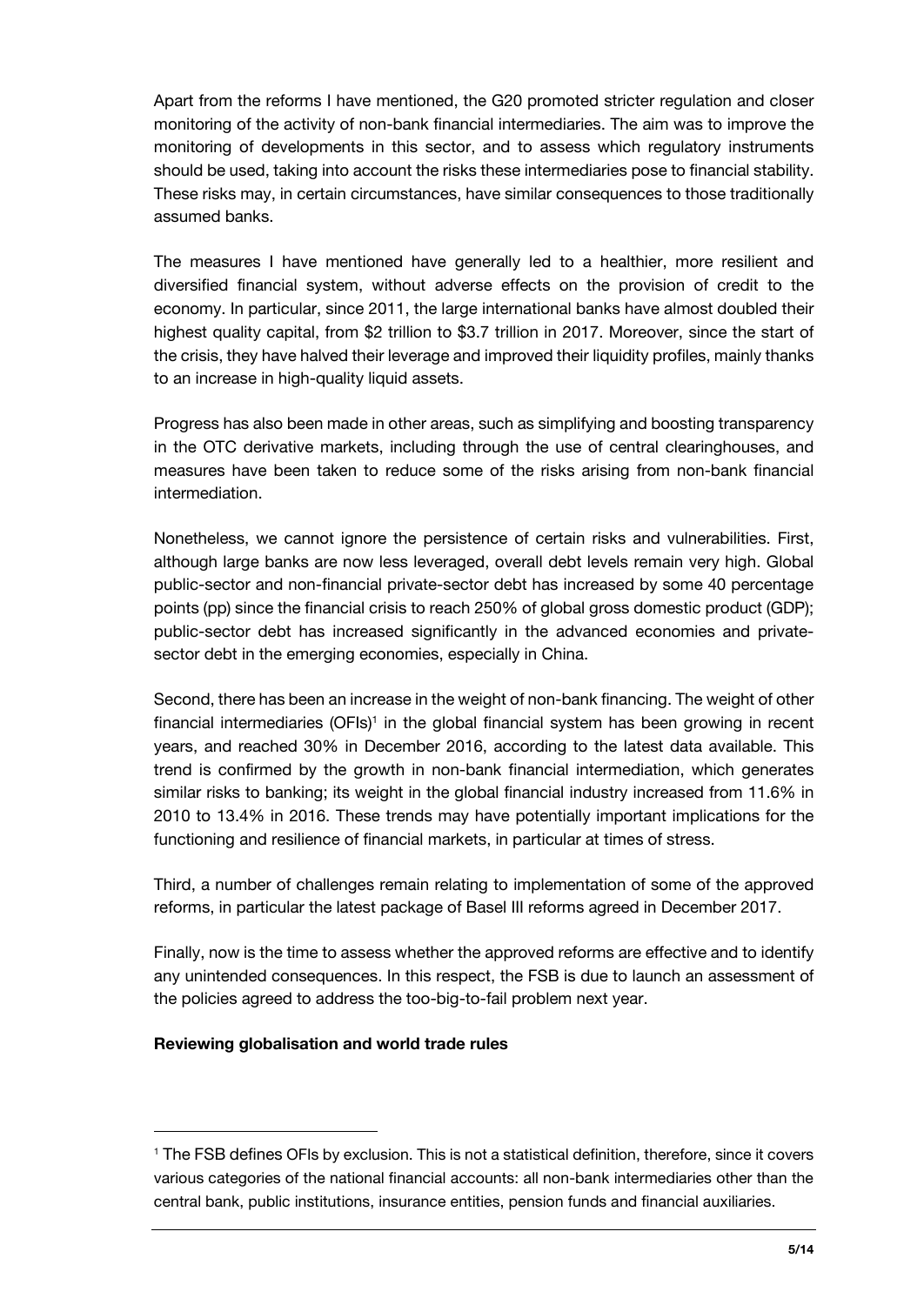The political and social consequences of the crisis have had an impact on economic policy in the area of trade policy, at global level. Trade tensions and the proliferation of protectionist measures are one of the worst legacies of the economic policy response of some countries in the current post-crisis period. In fact, protectionism is currently a significant risk factor for world trade, and given the latest developments, we cannot rule out further escalation of such tensions, with severe consequences for global growth.

There is a broad consensus in the academic literature on the economic costs of protectionism. In the short and medium term, economies subject to protectionist measures suffer reductions in exports and investment, with resulting adverse effects on their activity.

Also, the effects on economies that adopt protectionist measures are far from positive, owing to the increase in the price of their imports, which, in turn, leads to an increase in production costs for their businesses and lower purchasing power for households, which leads to adverse effects on private consumption and investment. In addition, the uncertainty associated with trade tensions and the possible tightening of financial conditions may discourage investment further and worsen the negative impact on activity and potential growth.

The estimates of the main international organisations in relation to the recent trade tensions between the United States and China suggest that the measures currently in force will have a relatively moderate impact (less than 0.5 pp of GDP in China and the United States, with an even smaller effect on global GDP). However, the application of tariffs and additional non-tariff measures, such as those announced by these two major powers, along with the foreseeable deterioration in confidence and in the financial markets to which this scenario could give rise, would involve much higher costs. According to the International Monetary Fund (IMF), it could, over three years, subtract nearly one percentage point from world GDP, with a more pronounced impact on China (-1.5 pp) and on the United States (-1 pp) than on other areas, such as the euro area, where the losses would be somewhat less than 0.5 pp.

Another particularly relevant case at the present juncture is Brexit, which may have very significant effects on the UK and EU economies. Depending on the future framework for relations between the EU and the United Kingdom, and whether or not the departure from the EU takes place in an orderly manner, the latest estimates, published by the Bank of England just a few days ago, range from long-term GDP losses for the United Kingdom of around 2% of GDP in the case of an orderly exit and favourable future agreement, to declines of around 10% of GDP if there is no agreement and the exit is disruptive and disorderly. The costs for the EU would be lower, although in the event of a hard Brexit the impact could be significant for those countries with closer trade and financial ties with the United Kingdom, such as Ireland, Belgium and the Netherlands.

At the same time, the evidence suggests that greater protectionism raises the vulnerability of economies to domestic adverse shocks. This is because international trade allows producers to diversify their business and cope with cyclical fluctuations in domestic demand. This diversification mechanism is even more important in crisis periods, as seen in Spain, where businesses facing severe contractions in domestic demand during the most recessionary phases of the last crisis found an escape valve in the form of exports that enabled them to maintain their activity and limit job losses.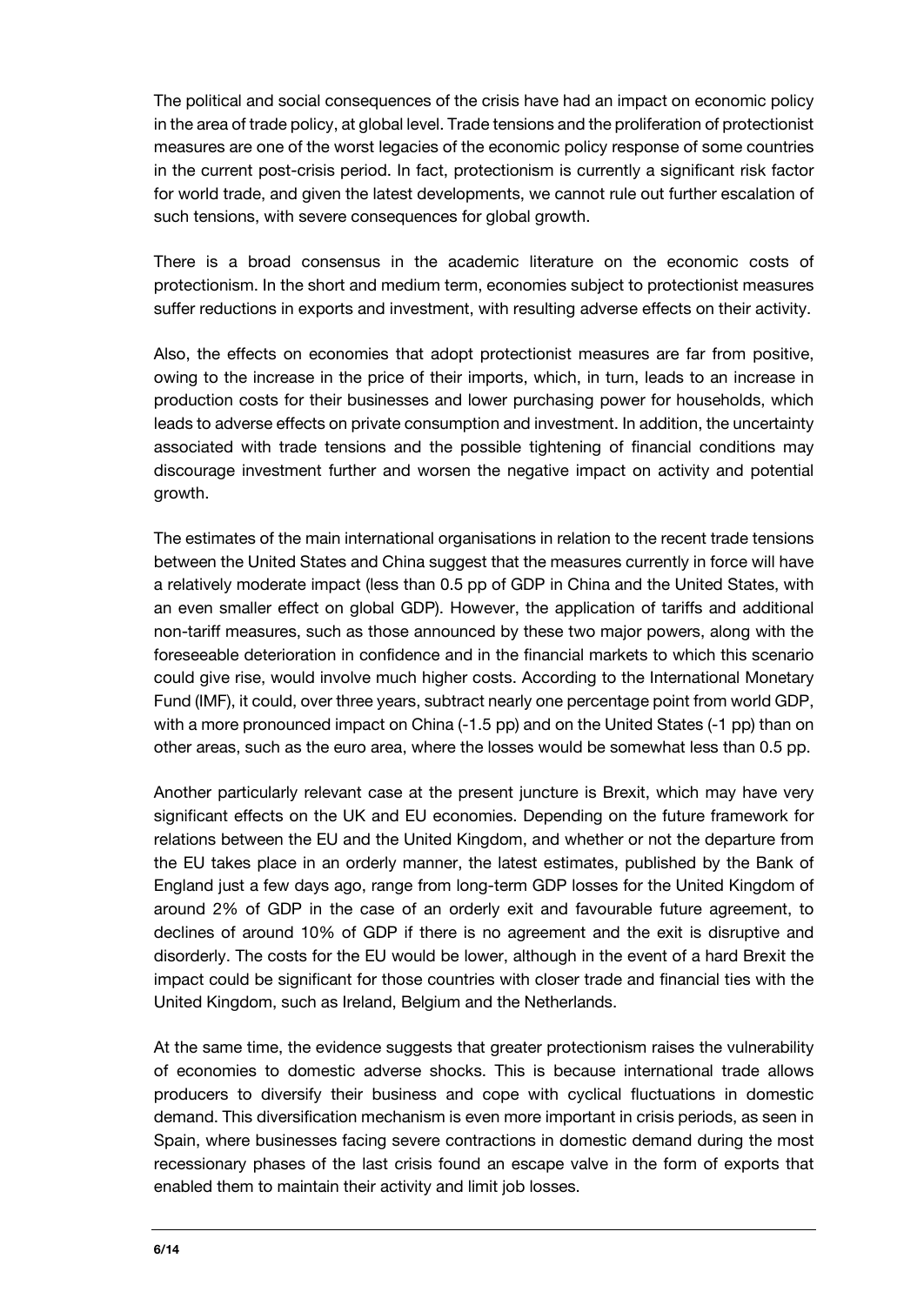It should also be noted that the negative effects of protectionism tend to grow stronger over the long term, owing to the damaging impact of trade barriers on competition, productivity, technological innovation and potential growth.

In the present context, characterised by the risk of heightened trade tensions, the review of the world trade negotiation rules and reform of the World Trade Organisation (WTO), the legal basis for the main trade exchanges in recent decades, are of even greater consequence. In fact, from a broader perspective, the latest political reactions against free trade come on top of a deeper, pre-existing crisis in the multilateral trade system. The security provided by trade rules enabled average tariffs between the United States, Europe and Japan to be cut from 22% in 1948 to 3% in 2000. However, in the latest round of negotiations between the WTO member countries, which took place in Doha in 2001, very little progress was made and structural problems currently affecting this system became apparent. These include, notably, the requirement for unanimity among the 164 members of the organisation for the approval of new provisions and the existence of a body of rules that has proved to be inadequate to manage the variety of challenges raised by China's joining the WTO in 2001.

A possible way out of the current crisis in the system of rules for world trade and the WTO that has been recently discussed would involve moving from a multilateral system based on unanimity to a more flexible approach. This would allow resolutions to be adopted in particular areas by a limited number of countries, with the possibility of other economies joining them at a later stage.

This multilateral approach could also be used to approve reforms to adapt the WTO rules to the recent changes in the world economy and thus restore global confidence in a system of trade based on respect for clear well-defined rules, curbing the proliferation of protectionist measures and boosting global growth in the long term.

The need to promote the opening up of trade in services, where the potential gains are still substantial, should also be mentioned. Lastly, in the domestic policy realm, the authorities need to adopt a number of policies (boosting labour market flexibility, solid social security networks and education and training opportunities) to satisfactorily address the distribution of the potential benefits of trade among different population groups.

#### The new institutional architecture for the euro

One of the structural elements that has changed most as a result of the combined financialsovereign crisis in Europe is the institutional architecture of the euro area. The financial crisis revealed a number of shortcomings and deficiencies in various aspects of the design of the Economic and Monetary Union (EMU), such as the absence of fiscal stabilisation mechanisms for the area as a whole, the lack of crisis management instruments and the incoherence of the supervisory arrangements and of national bank resolution, while there was a manifest need for progress towards genuine financial integration as a logical consequence of the monetary union. We should recall here the weakness of the euro area's cross-country risk-sharing mechanisms based on the capital markets and banking system, especially in comparison with other currency areas of a similar size, such as the United States.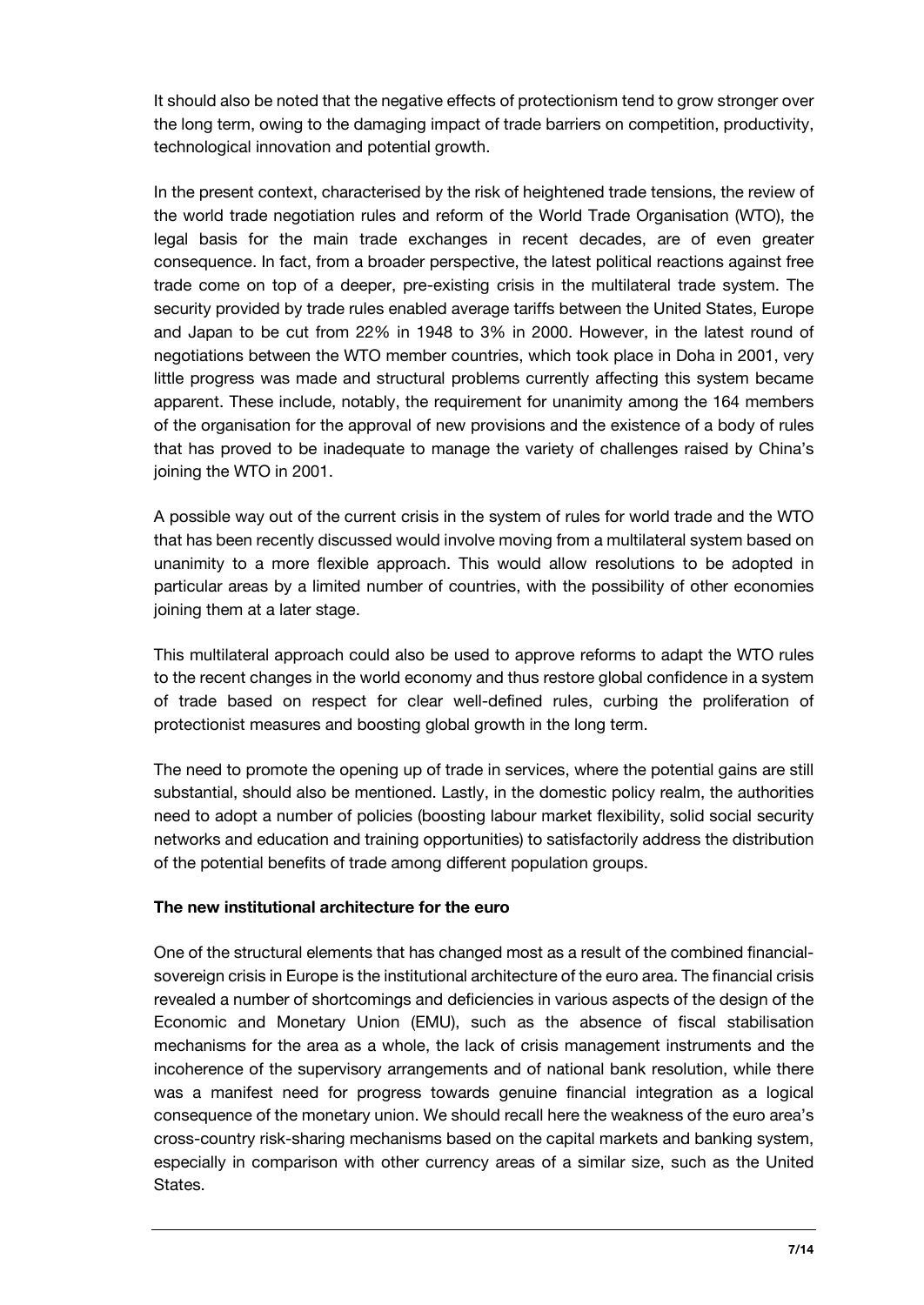Especially since the emergence of the sovereign debt crisis, in the first part of the current decade, these shortcomings have prompted significant progress in reform of the European institutional architecture, including the strengthening of the mechanisms for surveillance of the fiscal and macroeconomic imbalances and the creation of the European Stability Mechanism, the Single Supervisory Mechanism and the Single Resolution Mechanism.

Despite these reforms, significant limitations persist that require further EMU deepening. First, the second pillar of the banking union needs to be completed by means of the creation of a common backstop for the Single Resolution Fund to guarantee its financial sufficiency. Moreover, it is essential to launch a European deposit insurance scheme to ensure the same level of protection for all depositors throughout the euro area, reducing the risk of bank runs in situations of financial stress and to weaken the "doom loop" between sovereign risk and bank risk.

In relation to resolution, in line with international initiatives, the European resolution directive stipulates a minimum requirement for own funds and eligible liabilities in the event of resolution. The application of this directive poses a number of challenges, in particular in terms of the transition towards compliance with these new requirements by banks, which I shall refer to later when discussing Spanish banks. Also, as the IMF has recently indicated, it would be desirable to assess the suitability of bail-in strategies in the event of systemic crises, given their potentially adverse effects on the financial system as a whole, which may ultimately raise social losses and the cost to the taxpayer.

In order to make further progress in reducing the risk of financial fragmentation within the euro area, it is necessary to boost private-sector risk-sharing channels, such as the credit and capital market channels, so that they work alongside the public-sector risk-sharing mechanisms. This requires, first, removing obstacles to the creation in the medium term of genuine pan-European retail banks. In particular, a single deposit insurance fund needs to be created, the euro area needs to be treated as a single jurisdiction for regulatory purposes and, above all, market pressure needs to reach broad segments of the European banking system, such as public-sector banks, cooperative banks and savings banks.

Second, progress needs to be made on the various Capital Markets Union initiatives. The implementation of this project should lead to more efficient and integrated capital markets, enabling European businesses to diversify and broaden their sources of funding and to reduce their excessive dependence on bank finance. However, this is a complex objective that requires action on various fronts, including the development of market infrastructures, the review and harmonisation of market regulation and supervision and of insolvency procedures, and the elimination of the bias in favour of debt financing in some countries' tax systems.

It is also necessary to move towards a fiscal governance framework that allows the stabilising capacity of fiscal policy in the euro area in times of crisis to be increased. For this purpose, countries should take advantage of the current upswing to generate scope for stabilisation in future crises, since national fiscal policy will continue to be the first line of defence.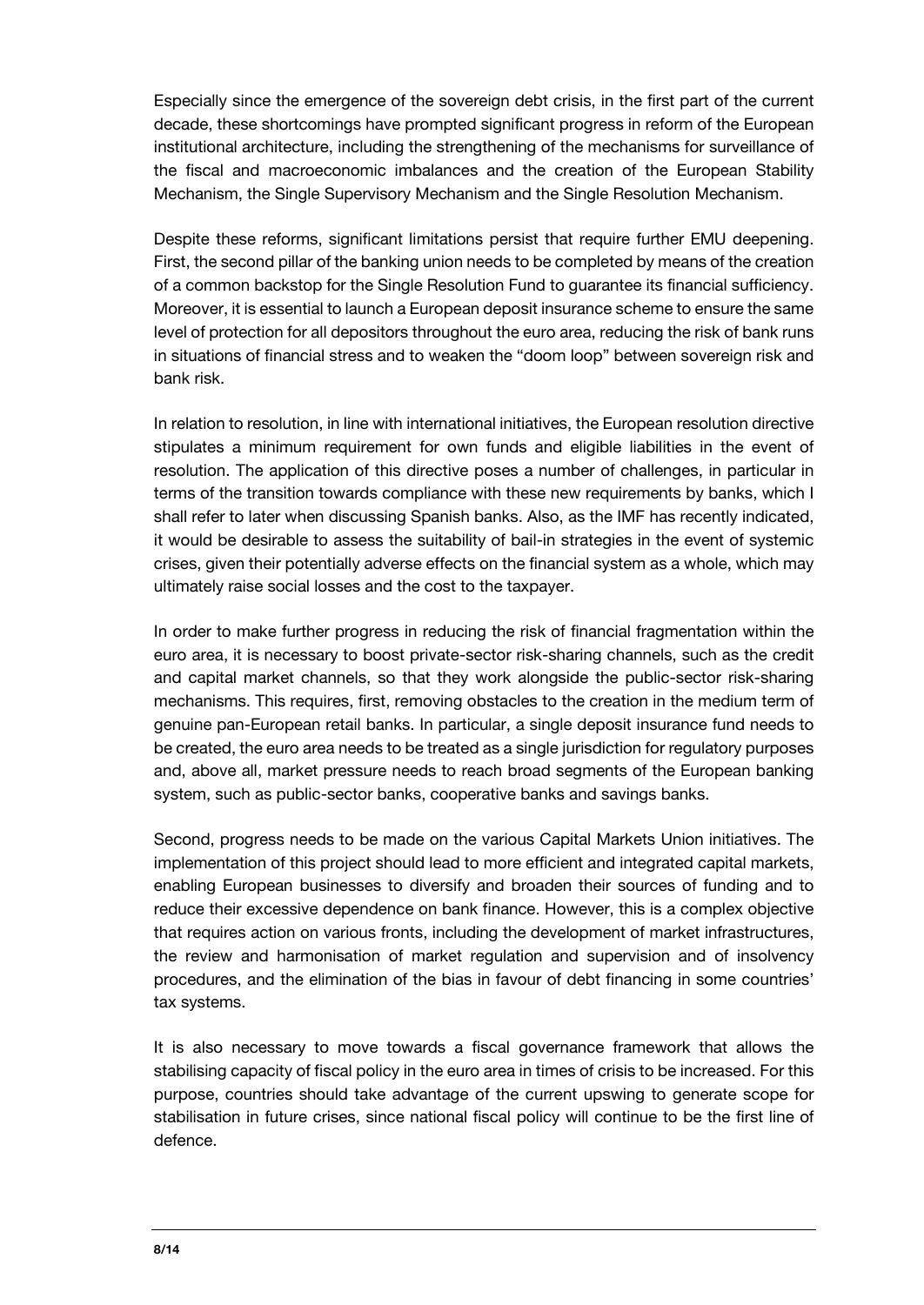In fact, a fiscal union, with shared responsibility for macro-financial risks that are already subject to common supervision, besides improving incentives would be conducive to the sustainability of public finances and macroeconomic stability in the area.

However, clear, strict fiscal rules are also necessary for the Member States. Simplification of the complex web of rules and procedures that currently make up the Stability and Growth Pact, more automatic rules and stronger independent fiscal institutions, as well as a stronger European Fiscal Board, could also help achieve this objective. Also, the development of a common fiscal capacity that enables an aggregate fiscal stance to be defined and applied in the area would supplement the scope for national fiscal action and, as I have already mentioned, the stabilising efforts of monetary policy.

Completion of the current design of EMU and providing it with solid governance are priorities that will, however, require broad consensus and political will.

## Monetary policy

I would now like to discuss the role monetary policy has played in these years and that which it could play in the response to future crises.

When the last crisis broke out, central banks slashed interest rates, which rapidly reached near-zero levels In some cases, such as that of the European Central Bank (ECB), rates even turned negative. In this context, central banks had to implement a series of novel, or "unconventional", measures. These measures included asset purchase programmes, medium- and long-term lending to the banking industry under advantageous conditions, and announcements about the future course of monetary policy, known as forward guidance.

The empirical evidence shows all these measures to have been effective at cushioning the impacts of the economic crisis and supporting the subsequent recovery, and they now form part of central banks' toolkit for the future. Against this background, what scope is there for monetary policy action in the event of a future crisis?

As the inflation outlook improves in the future, interest rates may be expected to rise gradually towards their long-term equilibrium rate. The distance between this level and the effective lower bound on interest rates – i.e. the level below which further rate cuts would be counter-productive as a means of stimulating the economy – will determine the future scope for conventional monetary policy. We now know that the lower bound on interest rates in the euro area is not zero, as was traditionally believed, but a negative number which, although difficult to quantify, is probably not far below the current deposit facility rate of - 0.40%.

Economic theory and the empirical evidence suggests that demography is one of the factors underlying the long-term interest rate. Specifically, demographic developments in recent decades in comparable countries, characterised by declining birth rates, increasing life expectancy, and a rising ratio of pensioners to workers, seems to have lowered the longterm equilibrium or "natural" interest rate and is likely to continue to do so in the future. Demographic patterns seem therefore to be contributing to a progressive narrowing of the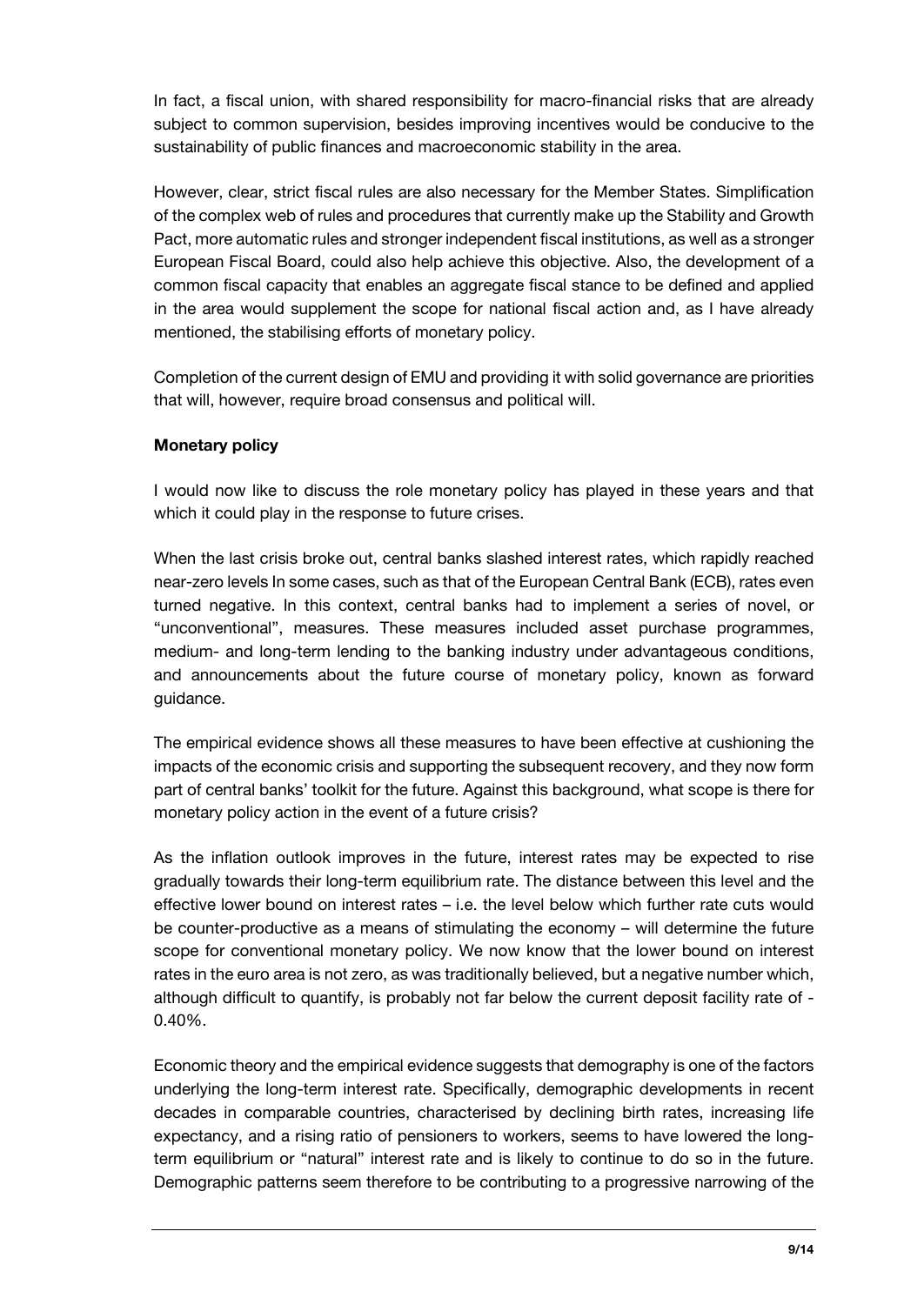scope for central banks to lower their interest rates in the event of deflationary shocks like those suffered during much of the recent crisis.

One tool which can mitigate this foreseeable loss of scope for interest rate policy forward guidance. In recent years, once short-term rates reached their lower limit, central bank announcements undertaking to keep interest rates at low levels for long periods proved effective at flattening the yield curve and reducing the uncertainty over possible future interest rate developments, thus improving financial conditions for the real economy.

Other tools that also provide stimulus when interest rates are no longer able to do so include the monetary authority's balance-sheet expansion measures. In recent years, the world's main central banks, including the ECB, have resorted to them with remarkable intensity. In particular, in the Eurosystem the expansion of the balance sheet has mainly been driven by longer-term refinancing operations and the asset purchase programme. These measures have been effective at easing financial conditions in the euro area and, ultimately, at adjusting inflation towards its target. The ECB's asset reinvestment policy, the guiding principles of which were readjusted yesterday, aims to preserve the monetary stimulus provided by the asset purchase programme through full reinvestment of the assets on the programme's portfolio as they mature.

In short, monetary policy will continue to have tools with which to tackle future economic and financial crises, although these tools naturally have their limitations. Therefore, as the Governing Council of the ECB has been saying in recent years, rather than overemphasising the role of these tools, they need to be complemented by the implementation of structural reforms and fiscal policies to foster growth.

#### Spanish economic policy: progress made and challenges

The Spanish economy has been on a growth path since late 2013 and GDP overtook its pre-crisis levels in mid-2017. A number of structural reforms implemented during the recession contributed to this dynamism. On the domestic front, these include labour market reform, the balance-sheet clean-up and restructuring of credit institutions, pension reform and fiscal consolidation.

These reforms have undoubtedly helped largely correct some of the Spanish economy's main imbalances in the pre-crisis period: in particular, high levels of private sector debt, low competitiveness, the excessive current account imbalance and the excessive weight of the real-estate sector. Similarly, economic policy measures have enabled progress to be made on correcting the problems faced by the financial sector during the worst of the recent crisis.

Nevertheless, the recovery has also benefited from a series of factors exogenous to domestic economic policy with varying degrees of persistence. These factors include the role played by ECB monetary policy and the significant drop in the oil price between mid-2014 and early 2016, and, until the end of last year, the improvement in external markets, in a context of a global economic recovery.

However, the effect of these factors can be expected to taper in the future. The foreseeable loss of momentum by the expansionary effects of demand-side policies is also relevant. In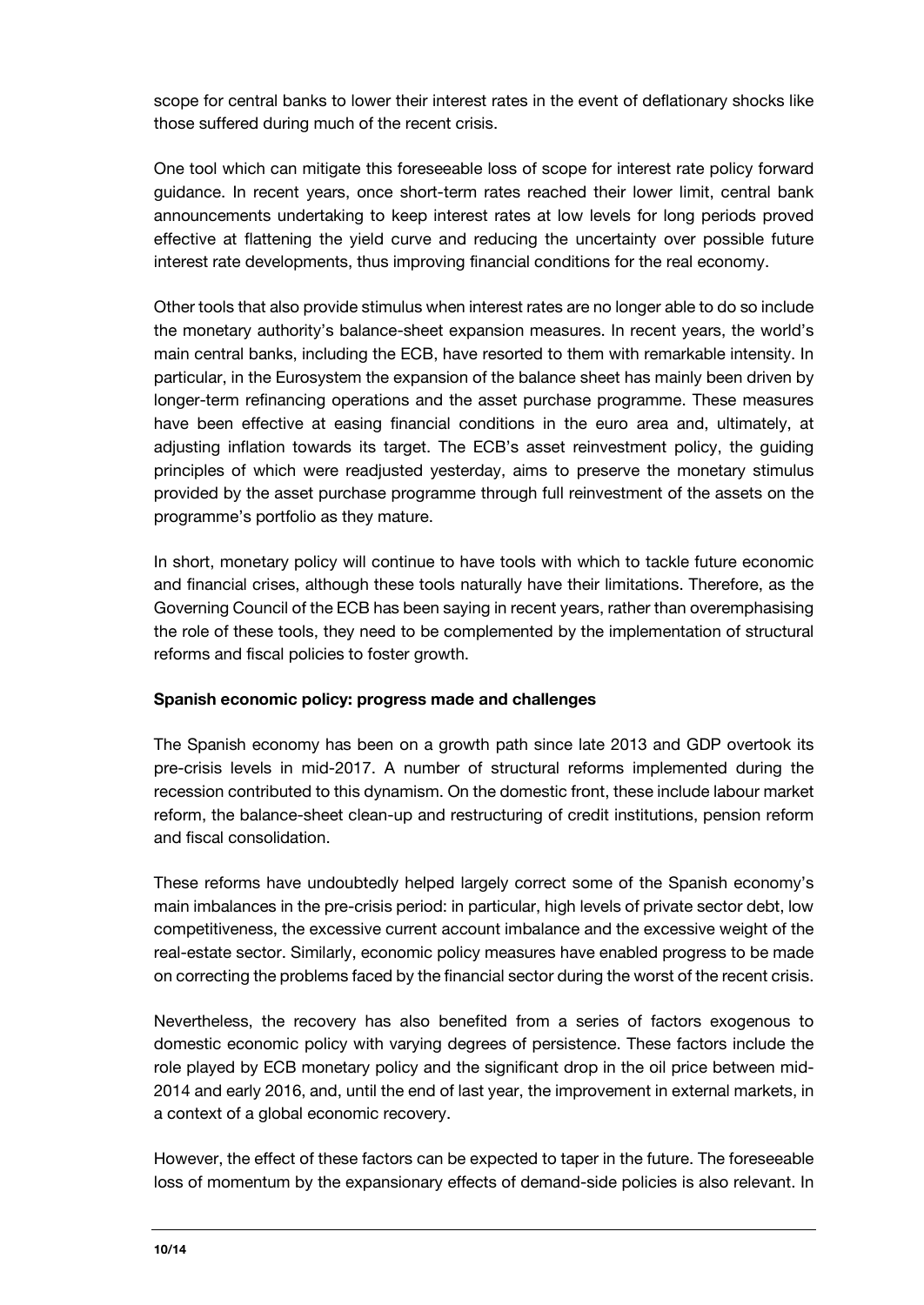this context, it is particularly desirable for prominence to be given to a renewed reform drive, geared towards correcting the Spanish economy's persisting vulnerabilities.

## Fiscal policy

I will first mention the fiscal policy situation. Over the past decade the Spanish authorities have had to make the fiscal adjustment needed to guarantee the sustainability of the public finances. This process has brought the budget-deficit-to-GDP ratio down from a maximum of 11% in 2009 to 3.1% last year.

Despite this deficit cut, Spain's public accounts continue to show significant weaknesses. First, the European Commission estimates the (cyclically adjusted) structural budget deficit to still be around 3% of GDP in 2018, the highest in the euro area. Second, although government debt is on a slightly downward path from its historical peak of 100.4% of GDP in 2014, at around 98%, it is still very high.

The empirical evidence reveals that maintaining a very high level of public debt for a prolonged period tends to hamper economic growth as it becomes a source of vulnerability and reduces the scope for the public budget to act as a stabiliser in the event of a recession.

The simulations made in a number of papers published by the Banco de España show that, on realistic assumptions, the process of reducing Spain's government debt will be very gradual. It may even take several decades to reach a debt-to-GDP ratio of 60%, which is the reference value in Europe's current fiscal rules.

In the light of these considerations, priority should be given to taking advantage of the current favourable economic context to reduce the vulnerabilities deriving from the public finances and create budgetary room for manoeuvre with which to address future crises. These efforts should be given the form of a medium-term programme spelling out the measures enabling the budgetary objectives to be met, and a prudent macroeconomic and public revenue projections.

This process of reducing the fiscal imbalances also needs to be compatible with an improvement in the quality of the public finances. In this connection, the composition of the programme's revenue and expense adjustment is very relevant to achieving its objectives without hindering economic growth. Combining fiscal consolidation efforts with other structural reforms should also help in this respect.

Reducing the vulnerability of Spain's public finances is even more important when we consider the medium and long-term challenge posed by population ageing. The latest estimates predict a significant increase in public expenditure on pensions, health-care and long-term care stemming from the substantial rise in the dependency ratio. Even on the most optimistic demographic projections, this ratio is set to rise from 25% today to 50% by mid-century.

In the case of the pension system, the 2011 and 2013 reforms included a number of adjustments that made it possible to significantly counteract the effect of the expected longterm increase in the dependency ratio. Nevertheless, the latest legislative developments have eased the implementation of these mechanisms with the postponement in application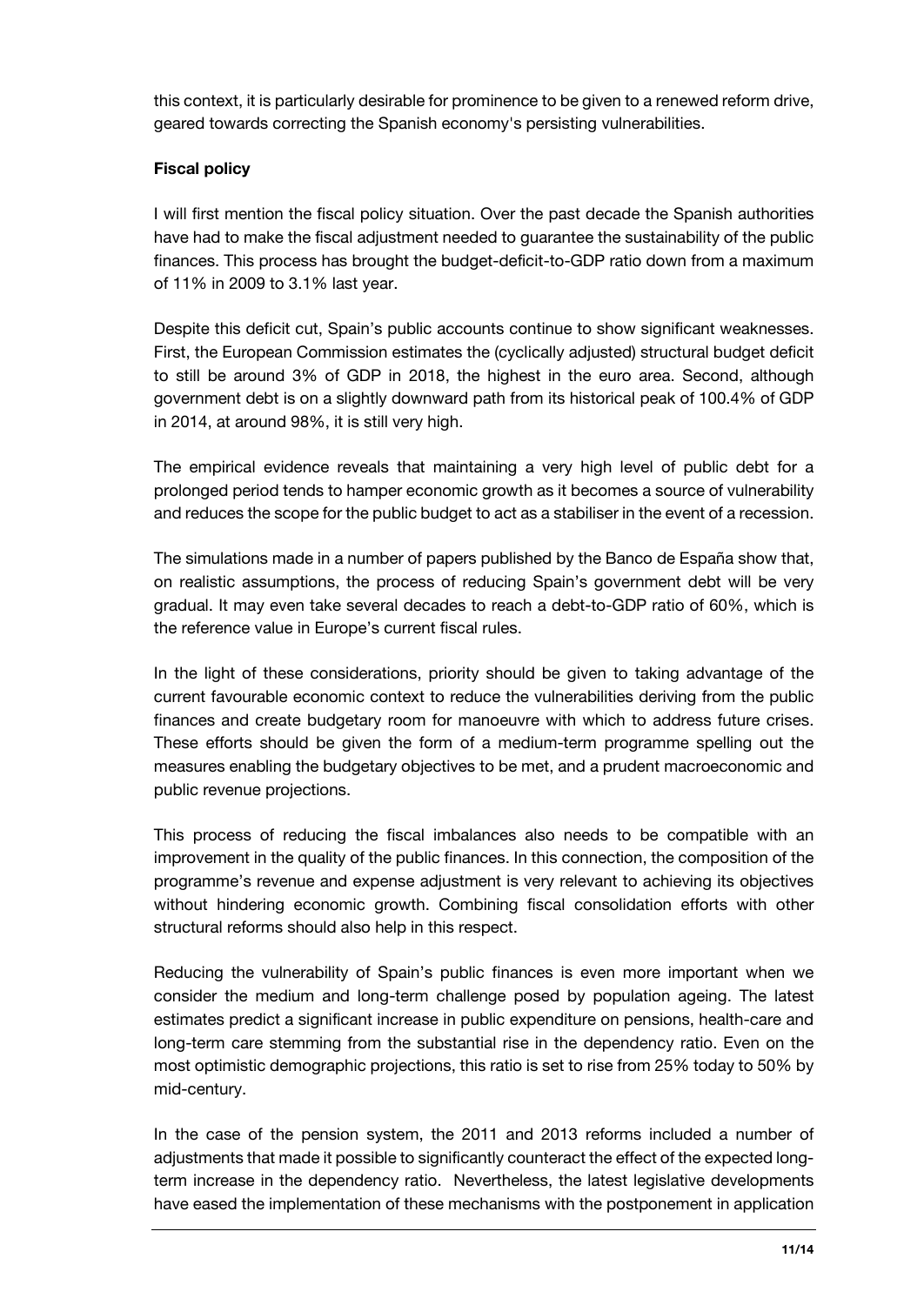of the sustainability factor until 2023 and, above all, the return to a system of annual pension increases in line with the consumer price index. According to the Banco de España's calculations, reintroducing this indexing system on a permanent basis would lead to an additional spending increment of more than 3 pp of GDP in 2050. Consequently, guaranteeing the financial sustainability of the public pension system will require additional measures on the revenue or expenditure sides of the system to offset this additional burden.

### Pending structural reforms

In the context just described, characterised by the need to pass the baton to demand-side policies to underpin the current expansionary phase and boost growth potential, it would be particularly desirable to give more prominence to measures to correct the Spanish economy's structural vulnerabilities and strengthen its capacity to adapt to future shocks.

The structural reforms undertaken in Spain over the course of recent years have helped make the economy more robust and adaptable to adverse situations. This is particularly desirable in an increasingly changeable and uncertain global environment. One of the key elements providing greater resilience and flexibility is the labour-market reform, which gave businesses more internal flexibility. This flexibility provides additional tools with which to adjust labour costs in the event of a short downturn instead of the traditional mechanism whereby workers – mainly those on temporary contracts – are laid off.

Other reforms have also encouraged better allocation of funds by the financial system to new, higher potential, investment projects. These include financial system reform and insolvency law reform, in particular.

Despite these changes, the Spanish economy still faces major structural challenges that limit its potential growth. I would like to highlight three of these challenges: population ageing, the high unemployment rate, and low productivity growth.

Population ageing has consequences for the effectiveness of traditional macroeconomic policies, the sustainability of the public finances, and productivity growth. Addressing this challenge requires a multidisciplinary policy that creates incentives for older workers to remain in the labour force, revises migration policy to try to adapt it to the needs of the labour market, and boosts the birth rate to bring it closer to rates in other European countries by improving the work-life balance and enhancing job stability in the childbearing years.

Meanwhile, the high unemployment rate remains a serious drag on growth and welfare. Specifically, it is particularly worrying that almost half of the unemployed have been in this situation for over a year and that the unemployment rate among low-skilled population groups stands at over 25%. The serious mismatch between the skills of employees and the unemployed that tends to arise in such cases suggests there is a need for active employment policies to foster the employability of all socio-demographic groups using the tools that have proven to be effective for each of them. A rigorous evaluation of all the existing programmes is therefore necessary.

In addition to considerations of economic efficiency, as highlighted by a recent analysis by the Banco de España, a lower unemployment rate is directly reflected in an improvement in levels of inequality. This positive effect of employment on income inequality would be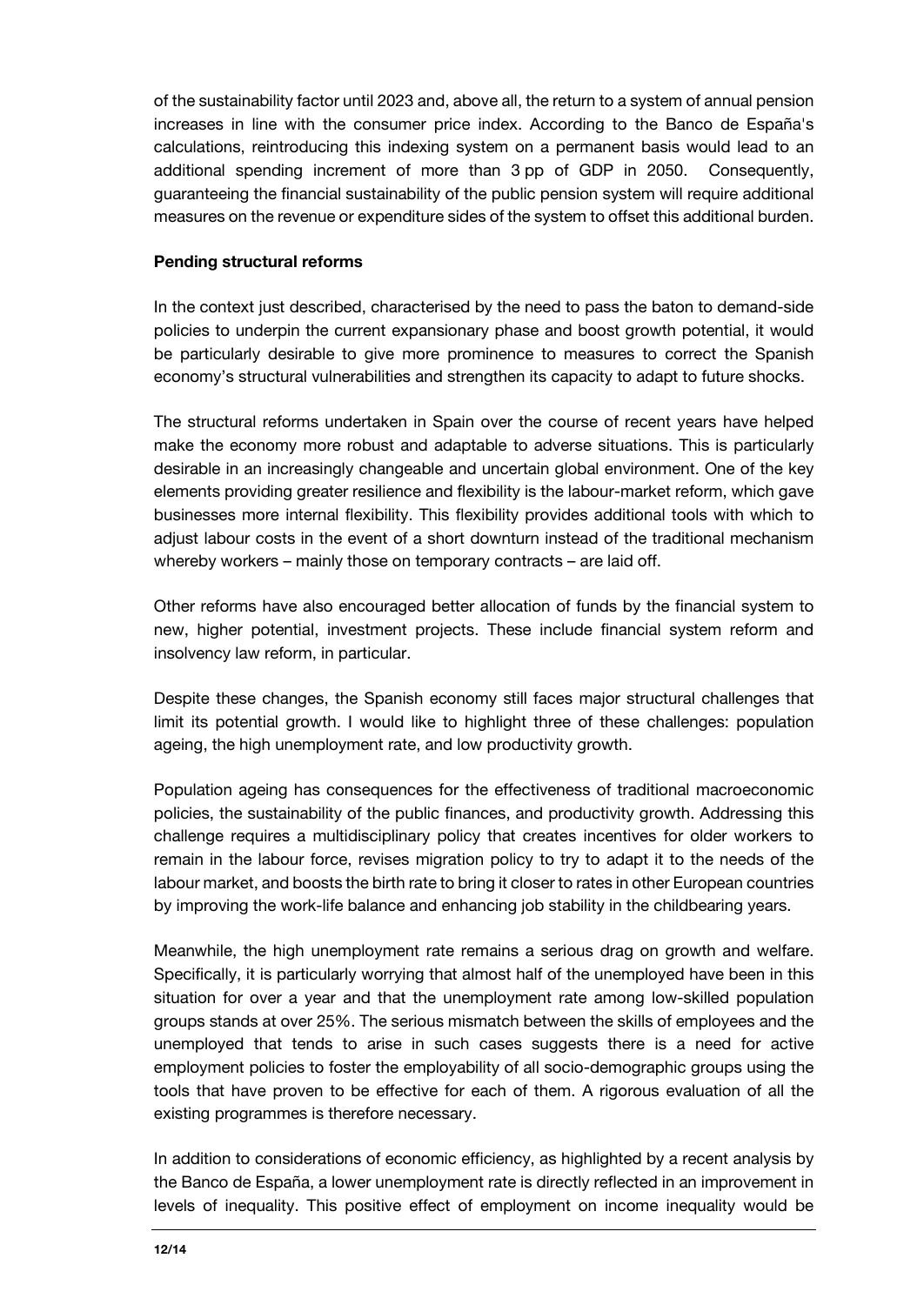strengthened by reducing the high level of temporary employment in the labour market, provided this decrease did not come at the price of reducing the incentives for permanent hiring.

As regards productivity, Spain's levels are low by international standards. Improving the dynamics of this variable requires measures in various areas. In particular, it calls for improvements in human and technological capital. In this regard, it is necessary to bolster the legal framework for education to raise quality and address the challenges posed by globalisation, technological progress and automation. This reform also needs to foster innovation in universities and channel it toward the productive system.

Additionally, despite the fact that the more productive companies have gained weight in their respective sectors over the past decade, there are still certain obstacles limiting the efficient allocation of resources. Specifically, there is a need to analyse the level of competition in sectors with persistently high profit margins. It would also be desirable to reduce the impact of factors preventing the most productive companies from growing. In this regard, the regulatory thresholds contingent on company size in the legislation need revising.

Making decisive progress on this structural reform agenda is crucial to increasing the economy's long-term growth and laying the foundations for a society that offers its citizens more opportunities. Many of the policies I referred to earlier foster reductions both in the economy's structural imbalances and in inequality, such that it should be possible to build a broad-based consensus for their approval, despite the obvious difficulties caused by the current political fragmentation.

#### The challenges for the financial sector

In the wake of the last crisis, Spanish banks carried out a thorough process of balancesheet clean-up, recapitalisation and restructuring which, over the last four and a half years, has markedly improved the industry's position on basic parameters, such as asset quality or levels of profitability and solvency.

Starting with asset quality, between December 2013 and June 2018 there was a very significant reduction in non-performing loans and foreclosed real-estate assets. Similarly, return on equity returned to positive terrain with rates above the euro area average, recovering from its slump to -25% in 2012. For its part, the total capital ratio has increased by 1.7 pp over the past four years, and the leverage and liquidity ratios are above the European averages. Indeed, recent stress tests by the European Banking Authority and the Banco de España show Spanish banks' solvency position gives them considerable resilience against adverse scenarios.

Nevertheless, even recognising the significant progress made in recent years, the Spanish banking sector continues to face important challenges, which it largely shares with other euro area banking systems. The most significant of these challenges are: i) speeding up the sale of unproductive assets; ii) strengthening capital and liabilities subject to bail-in; iii) improving the industry's reputation by avoiding the risk of misconduct; iv) confronting the challenge of profitability without undue easing of lending standards; and v) making progress in the use of new technologies, which, although they represent a major challenge for the